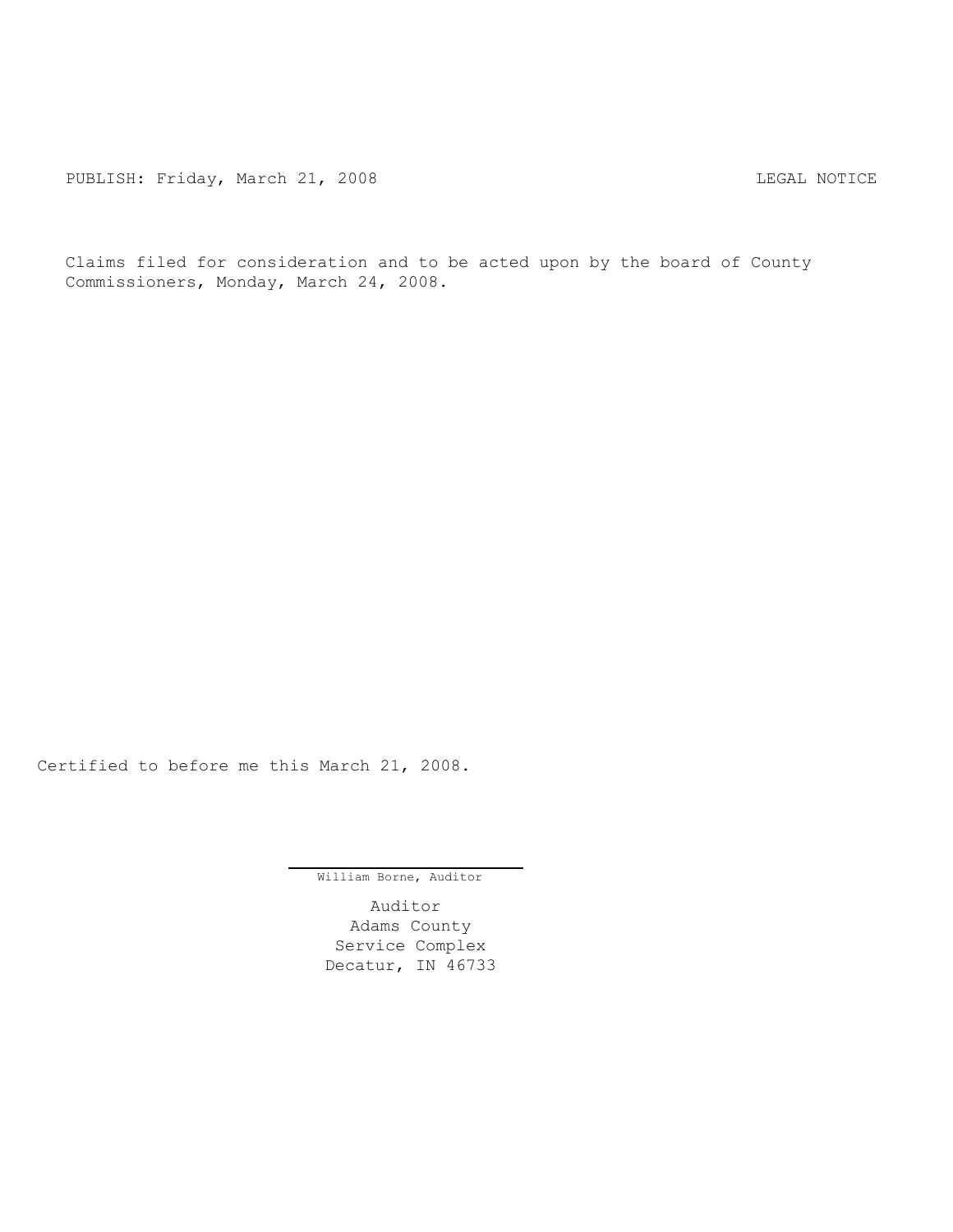

## **Claims Docket for Newspaper Adams County, Indiana**

## For Period: **2/9/2008** to **3/3/2008**

Date Claims to be Paid: **3/24/2008**

*313 W. Jefferson St. Decatur, IN 46733 (219) 724-2600*

| <b>Vendor</b>                        | <b>Amount</b> | <b>Vendor</b>                  | <u>Amount</u> |
|--------------------------------------|---------------|--------------------------------|---------------|
| <b>Adams County Auto Supply</b>      | 191.92        | <b>Adams Memorial Hospital</b> | 1,022.30      |
| Adams County Solid Waste             | 8.32          | <b>Adams County Treasurer</b>  | 110.58        |
| <b>AIT Laboratories</b>              | 330.00        | Indiana Michigan Power         | 1,878.95      |
| American Wire Rope & Slin            | 835.50        | Arnold Lumber Company          | 41.54         |
| Baker And Sons Plumbing &            | 136.00        | Berne Ready Mix                | 12.86         |
| <b>Berne Police Department</b>       | 3,778.26      | Berne Tri-Weekly News          | 101.85        |
| Brown, Blair A.                      | 25.00         | Hoosier Blue Flame             | 70.00         |
| Brateman's                           | 54.99         | Butler, Fairman, & Seufer      | 10,770.84     |
| Chet's Pest Control                  | 120.00        | Cintas Location #338           | 76.02         |
| City Of Decatur                      | 812.09        | Decatur True Value             | 338.96        |
| <b>Complete Printing Service</b>     | 604.50        | Computer Systems, Inc.         | 1,564.16      |
| Courtesy Ford, Inc.                  | 17,574.09     | Sigworth, Darrell W.           | 40.92         |
| Decatur Daily Democrat               | 748.98        | <b>Decatur Dental Service</b>  | 127.00        |
| Decatur Tire Center                  | 31.35         | Kiess, Duane A.                | 100.00        |
| Ernst Truck Equipment, In            | 26.68         | Fort Wayne Newspapers, In      | 91.00         |
| Smith, G. Medford                    | 100.00        | Gall's                         | 108.25        |
| Gerber's Super Valu, Inc.            | 1,209.22      | Gordon Food Service            | 3,838.12      |
| Graybar                              | 296.83        | Grimm's Auto                   | 144.90        |
| Helena Chemical                      | 124.00        | Imaging Office Systems, I      | 91.07         |
| Indiana Stamp Company                | 359.18        | Indiana State Coroners As      | 110.00        |
| J & K Communications                 | 256.12        | <b>Janitors Supply Company</b> | 68.40         |
| K-Mart                               | 161.88        | Kiess Electric                 | 172.90        |
| Lehman Feed Mill                     | 260.00        | McBride And Son Welding        | 8.00          |
| Meshberger Brothers Stone            | 8,242.74      | Minds Eye Graphics             | 23.24         |
| Moser Motor Sales, Inc.              | 235.17        | Nipsco                         | 15,252.82     |
| Office Concepts, Inc.                | 185.55        | Park Center, Inc.              | 220.00        |
| Paul W. Reidenbach Equipm            | 6.00          | Pen Products                   | 7,596.20      |
| <b>Power Components Corporat</b>     | 140.03        | Quik Stop                      | 258.36        |
| Bollenbacher, Rodney G.              | 50.00         | Smitley, Ronnie L.             | 100.00        |
| Roto-Rooter                          | 200.00        | <b>Safety Systems</b>          | 172.56        |
| Selking International                | 70.23         | Shell Fleet Plus               | 101.85        |
| Sherwin-Williams                     | 114.39        | <b>Shifferly Dodge</b>         | 230.67        |
| Smith Veterinary Hospital            | 33.75         | Embarq Communications, Inc.    | 39.66         |
| St. Joseph Hospital Labor            | 160.00        | Baumann, Steve                 | 50.00         |
| Reynolds, Tamara J.                  | 125.00        | Smith, Teryl R.                | 121.27        |
| Print Shop                           | 4,122.43      | Barkey, Timothy L.             | 185.63        |
| Top Supply Company                   | 50.75         | Townsend'sTire Service,        | 10.00         |
| <b>Tractor Supply Company</b>        | 61.11         | U.S. Postmaster                | 8,000.00      |
| USI, Inc.                            | 35.16         | Wayne - Vaughn                 | 312.08        |
| West Payment Center                  | 446.50        | D & D Auto Sales               | 110.99        |
| Christopher E. Harvey                | 76.49         | Rex King                       | 27.40         |
| Ehlerding, Darrel                    | 12.00         | Cook, Russell E.               | 12.00         |
| Adams County Extension Education Fur | 25.99         | Burry, Herman, Miller, Brown   | 12,328.00     |
| <b>Swiss City Veterinary</b>         | 400.00        | Ikon Office Solutions          | 4,788.73      |
| Intoximeters                         | 222.50        | National Serv-All              | 177.93        |
| Embarq                               | 2,802.86      | Andrews Sawmill                | 86.00         |
| Imi Irving Material, Inc.            | 1,579.62      | Patrick Norton                 | 343.44        |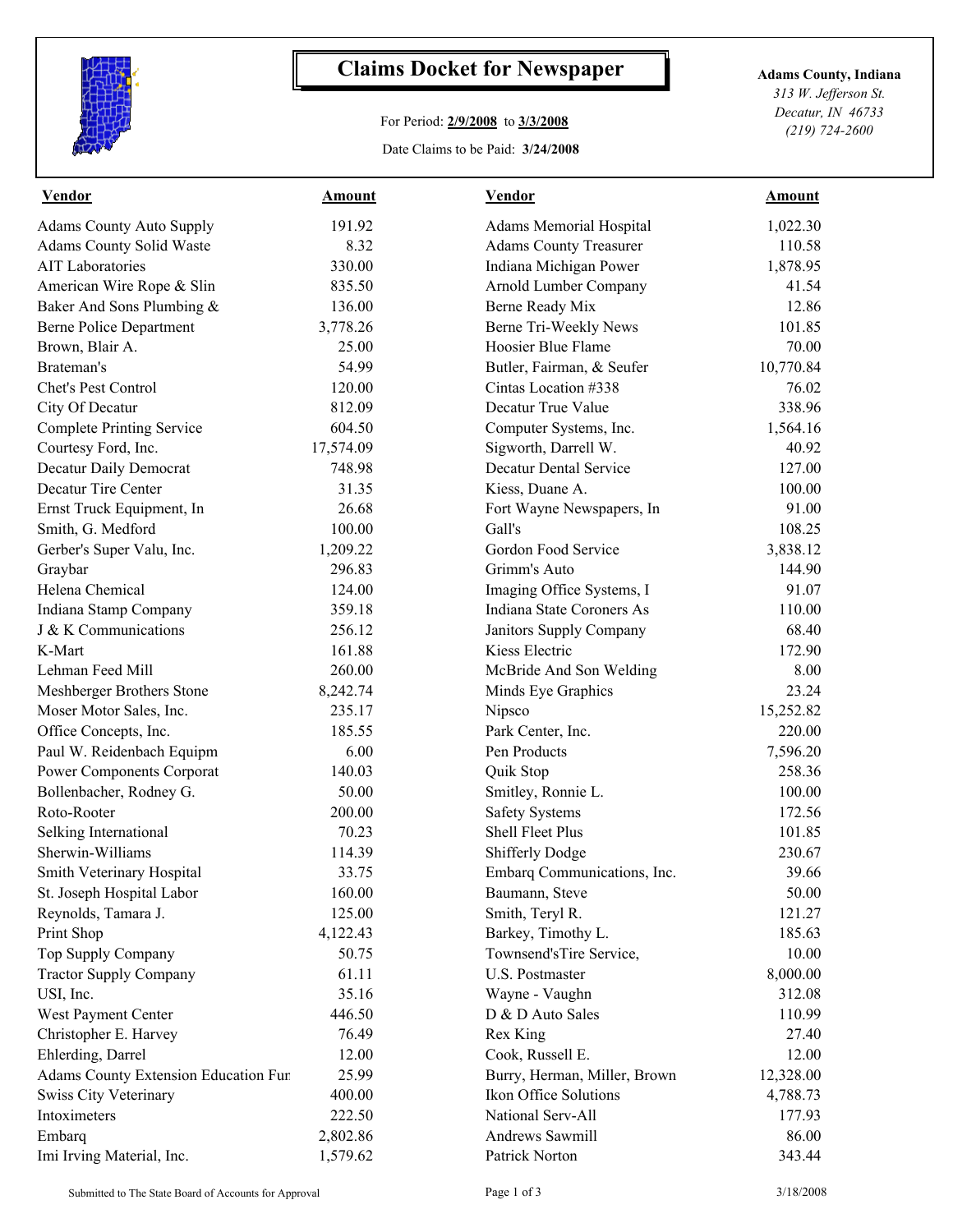| Paul Norr                          | 70.00     | Croy Machine & Fabricatio            | 138.65     |  |
|------------------------------------|-----------|--------------------------------------|------------|--|
| Embarg                             | 5,783.40  | Chris Krull                          | 98.94      |  |
| DuWayne W. Herman                  | 50.00     | Adam T. Miller                       | 25.00      |  |
| Myers Furniture                    | 972.56    | William Rumple                       | 50.00      |  |
| Waste Management                   | 148.86    | <b>B</b> Secure Alarm Systems        | 499.69     |  |
| Mihm Rex                           | 12.00     | Affolder, Steven L.                  | 12.00      |  |
| Pioneer                            | 1,533.00  | Bixler Insurance, Inc.               | 214,941.00 |  |
| <b>Energy Products</b>             | 142.61    | B & K Hydraulics                     | 670.00     |  |
| Mastermind Systems, Inc.           | 205.00    | Ritter's Flowers And Gift            | 133.00     |  |
| <b>Summit City Reporting</b>       | 120.50    | Office Depot                         | 58.55      |  |
| City Of Decatur Park Depa          | 3,404.50  | Cargill, Inc.                        | 2,100.81   |  |
| Jackson Oil & Solvents, I          | 1,732.05  | Gopher                               | 190.84     |  |
| W. A. Jones And Son                | 174.50    | Dr. Michael Ainsworth                | 140.00     |  |
| Deb Stimpson                       | 27.25     | Signal Systems, Inc.                 | 66.25      |  |
| Zurcher Tire, Inc.                 | 1,104.80  | <b>KOI</b> Computers                 | 4,500.00   |  |
| Larry Miller                       | 271.55    | Tom Magnan/Special Needs             | 130.15     |  |
| Matthew Bender                     | 129.70    | Kristina Buckner                     | 39.16      |  |
| Indiana Dept. Of Workforc          | 1,595.00  | Donald Kuhn                          | 637.00     |  |
| Luann Rehm                         | 34.69     | John Fox                             | 50.00      |  |
| Lexis-Nexis                        | 210.00    | Benicomp, Inc                        | 118,720.32 |  |
| Wells Fargo Bank                   | 70.00     | Hunts Appliance Service              | 119.00     |  |
| Harvest Land Co-op                 | 258.81    | Wal-Mart                             | 232.21     |  |
| Adam B. Eguia                      | 268.50    | Print Source Corporation             | 137.24     |  |
| Bradley & Associates               | 357.00    | Advanced Imaging Solutions, Inc.     | 1,318.50   |  |
|                                    | 250.00    | Meteorlogix                          | 477.00     |  |
| Piqua Repair                       | 38,400.00 |                                      | 1,193.50   |  |
| Treasurer, State of Indiana        |           | Mary A. Kitson                       |            |  |
| <b>Fastenal Company</b>            | 16.86     | Varda Company                        | 92.93      |  |
| VoMac Trucks Sales & Service       | 434.45    | Michael G. Werling                   | 566.25     |  |
| David S. Haggard                   | 100.00    | William Thomas                       | 20.00      |  |
| Connie Ellenberger                 | 41.36     | <b>Correctional Program Services</b> | 2,673.30   |  |
| <b>Hilty Home Sales</b>            | 159.60    | Kevin Werst                          | 12.00      |  |
| Dennis Caffee                      | 12.00     | Randy Colclasure                     | 50.00      |  |
| Kimberly A. Jackson                | 134.53    | Michele Morehous                     | 66.47      |  |
| <b>Hospital Purchasing Service</b> | 2,061.75  | McKesson Medical - Surgical          | 168.85     |  |
| Robbins Reporting                  | 50.00     | Office Equipment Finance Services    | 225.00     |  |
| <b>GIS Product Solutions</b>       | 12,000.00 | Pramod K. Carpenter, MD              | 1,600.00   |  |
| Park Center, Inc.                  | 100.00    | Kevin Burkhalter                     | 50.00      |  |
| Mapps                              | 200.00    | Sara J. Rhymer                       | 80.00      |  |
| Ikon Office Solutions              | 3,324.39  | Alpine Falls, Inc.                   | 128.78     |  |
| Barbara Dynes                      | 60.00     | Deborah A. Schantz                   | 266.00     |  |
| GCS Service, Inc.                  | 167.19    | <b>IVRA</b>                          | 25.00      |  |
| Verizon Wireless                   | 948.52    | Strahm Division of SGI               | 4,062.09   |  |
| <b>Stationair's Express</b>        | 425.39    | Landon Patterson                     | 32.56      |  |
| <b>ATCO</b> International          | 1,116.50  | <b>Talon Compounding Pharmacy</b>    | 527.00     |  |
| Holly L. Degitz                    | 96.80     | Ian M. Gilbert                       | 157.04     |  |
| Treasurer, State of Indiana        | 4,146.31  | Creative Hospitality, Inc.           | 55.00      |  |
| CDW Government, Inc.               | 461.31    | Personal Touch Specialities & Gifts  | 496.50     |  |
| Ron Stevens                        | 20.00     | Global GOVT SYX Services             | 176.08     |  |
| Chad Kukelhan                      | 25.00     | <b>First National Bank</b>           | 123.25     |  |
| Connie Love                        | 100.00    | John August                          | 29.54      |  |
| Farm Plan                          | 166.04    | LBH Chemical & Industrial            | 947.89     |  |
| Fort Wayne Medical Laboratory      | 116.00    | Mediacom                             | 139.95     |  |
| Jeremy Wetter                      | 314.32    | Robert E. Rhoades                    | 50.00      |  |
| Michele Guise                      | 12.00     | Julie A. Harkless                    | 39.55      |  |
| Richard F. Thompson                | 114.52    | <b>IKON Office Solutions</b>         | 1,790.10   |  |
| Office Depot                       | 659.91    | Kerry L. Steiner                     | 12.00      |  |